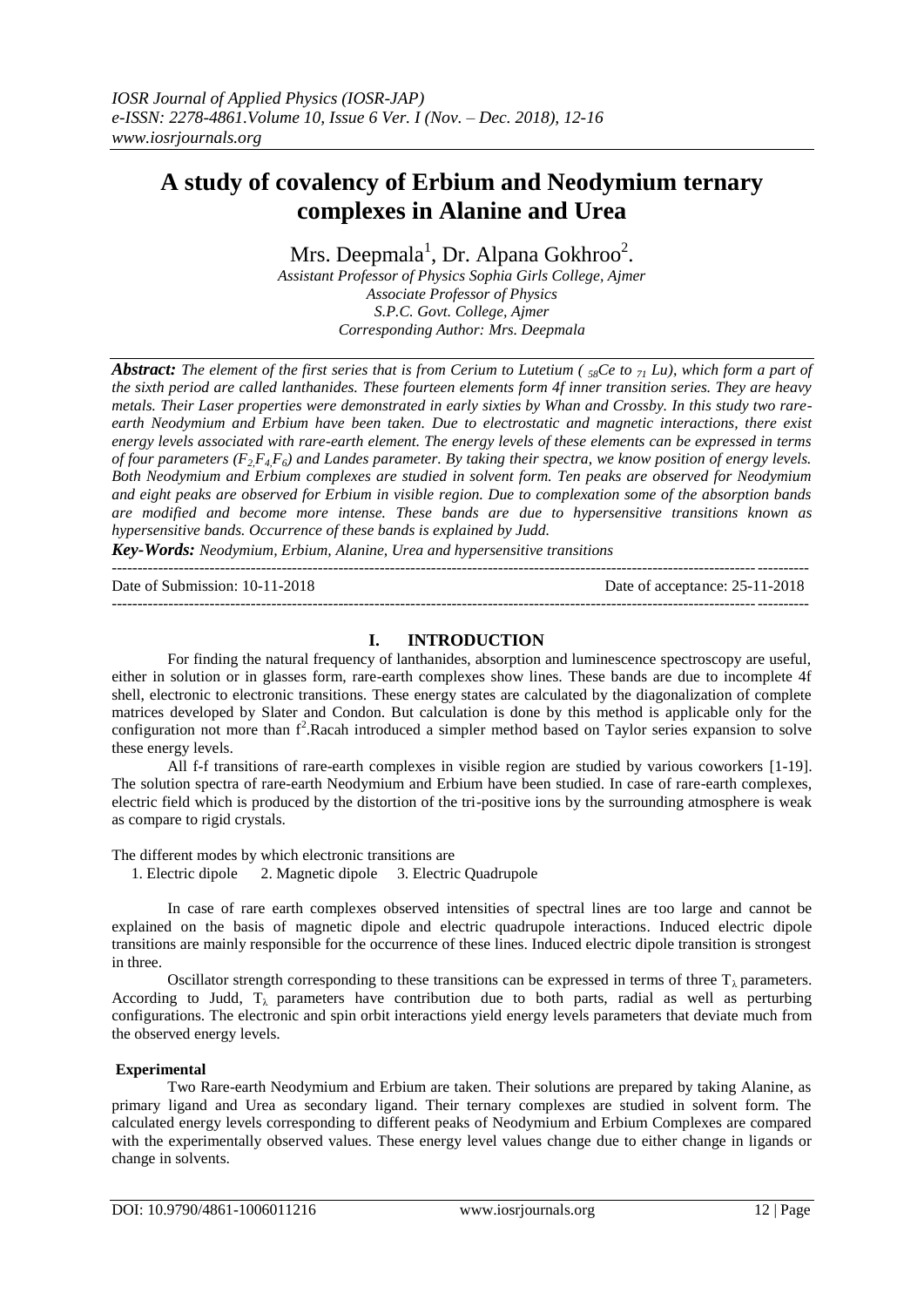All reagents used in this study are taken of standard purity. In this work all chemicals are taken from C.D.H Company. The complexes are synthesized by taking Amino-acid that is Alanine as primary ligand and Urea as secondary Ligand, mixed in1:1:2 molar ratio .The solution is stirred for half an hour with magnetic stirrer method The formation of complex is also checked by infrared spectra in Chemistry lab of S.P.C Government College, Ajmer . The absorption spectra of the complexes are recorded with UV-VIS Spectrophotometer LABINDA 3000<sup>+</sup>. Peaks of these absorption spectra are recorded in between 400nm to 800nm.

**SPECTRA OF NEODYMIUM, ALANINE AND UREA (AS OBSERVRD WITH UV-SPECTROPHTOMETER LABINDA 3000<sup>+</sup> )**



**SPECTRA OF ERBIUM, ALANINE AND UREA (AS OBSERVRD WITH UV-SPECTROPHTOMETER LABINDA 3000<sup>+</sup> )**



# **Parameters**

Some parameters are calculated after taking its absorption spectra. These parameters are, Slater-Condon Parameters, Lande parameter, Bonding parameter , Oscillator Strength,Judd-Ofelt parameters and Omega parameters

The electronic transitions within  $f<sup>n</sup>$  configuration will arise due to 1) Electric –dipole 2)Magnetic- dipole 3)Electric quadrupole

Formula for calculation of Oscillator Strength is P=4.6 x10<sup>-9</sup> x ε<sub>max</sub> x Δν<sub>1/2</sub> Where  $\epsilon_{\text{max}} = \text{Molar Extinction Coefficient}$   $\Delta v_{1/2} = \text{Half Band Width}$  From the Spectrum, Half Band Width  $\varepsilon_{\text{max}} = 1/\overline{C}$  x L (Log I<sub>0</sub>/I) = 1/ C x L (Optical Density) C=Concentration of the Solution. L= Thickness of Cell in cm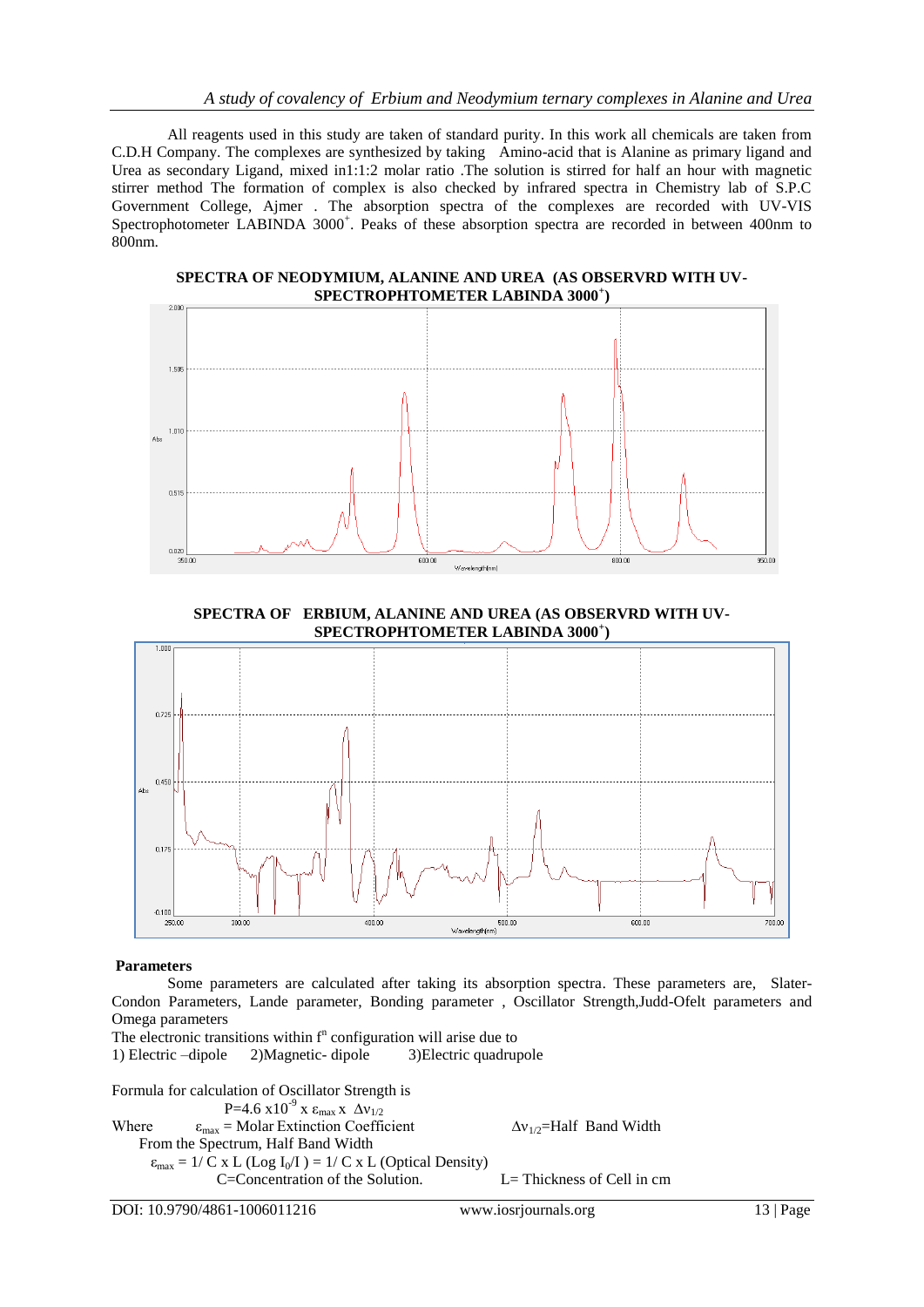The values of reduced matrix elements are collected from W.T. Carnall [19]. The parameter  $b^{1/2}$  is measurements of types of bonding is calculated by the given formula

 b  $b^{1/2}$  $= [(1-\beta)/2]^{1/2}$ 

The effect of complexation on the free ions is the red shift of electronic transitions. The red shift is due to the expansion of metal orbital radius, resulting in the decrease of the inter-electronic repulsion parameters. This effect is known as Nephelauxetic effect [17]. This effect is usually expressed in term of  $\beta$  $\beta = F^c_k$  /  $F^f_{\ k}$ 

Where  $c =$ complex state  $f =$ free ion state

 $δ = (1-β) / β$ , Where δ is a bonding parameter.

1) If  $\delta$  is positive then there is covalent bonding between metal and ligands.

2) If  $\delta$  is negative then there is ionic bonding between metal and ligands.

| Table-1 - Showing Observed and Calculated Energy Levels of Nd:Al:U |  |  |
|--------------------------------------------------------------------|--|--|
|                                                                    |  |  |

| Levels    | $\rm ^4F_{3/2}$ | $\mathrm{^{4}F5_{\odot}}$ | $\rm ^4F_{7/2}$ | $\rm ^4F_{9/2}$ | $\rm ^{4}G_{5/2}$ | $\rm ^{4}G_{7/2}$ | $\mathrm{^{4}G_{9/2}}$ | ${}^{2}G_{9/2}$ | $\rm ^{4}G_{11/2}$ | ${}^{2}P_{1/2}$ |
|-----------|-----------------|---------------------------|-----------------|-----------------|-------------------|-------------------|------------------------|-----------------|--------------------|-----------------|
| Observed  | 11560.          | 2594.7                    | 13513.51        | 14727.54        | 17361.11          | 19157.08          | 19531.25               | 21052.63        | 21691.9            | 23419.          |
| energy    |                 | 6                         |                 |                 |                   |                   |                        |                 |                    |                 |
| Calculate | 11561.          | 12574.                    | 13410.89        | 14795.81        | 17396.22          | 19190.08          | 19579.04               | 21021.22        | 21676.6            | 23417.          |
| d energy  | 76              | 59                        |                 |                 |                   |                   |                        |                 |                    | 24              |
| Change    | ٠.              | 19.860                    | 102.6           | $-68.26$        | $-35.11$          | $-33.01$          | $-47.7$                | 31.4            | 15.28              | 1.962           |
| in energy | 1.0634          |                           |                 |                 |                   |                   |                        |                 |                    |                 |
|           |                 |                           |                 |                 |                   |                   |                        |                 |                    |                 |

#### **ENERGY PARAMETERS**

**E1 :** 5116.125 **E2** : 26.45488 **E3** : 496.0764 **E1 / E3:** 10.31318 **E2 / E3** : 5.332824E-02

**F PARAMETERS**

**F2** : 341.8098 **F4** : 47.5493 **F6** : 5.561712 **Zeta4F** : 873.9931 **F4 / F2** : .1391104 **F6 / F2** : 1.627136E-02 **rms Deviation** : 46.27774 **Nephelauxetic Ratio** : 1.032159 **Bonding Parameter** : .1268051

|  |  | Table-2 - Showing Observed and Calculated Oscillator Strength (OS) of Nd:Al:U (x10 <sup>6</sup> ) |  |  |
|--|--|---------------------------------------------------------------------------------------------------|--|--|
|  |  |                                                                                                   |  |  |

| ---<br>------ |                 |                        |                  |                   |                         |                   |                 |                 |                |                 |
|---------------|-----------------|------------------------|------------------|-------------------|-------------------------|-------------------|-----------------|-----------------|----------------|-----------------|
| Levels        | $\rm ^4F_{3/2}$ | $\mathrm{^{4}F5_{/2}}$ | $^{4}F$ $_{7/2}$ | $^{4}$ F $_{9/2}$ | $^{4}$ G <sub>5/2</sub> | $\rm ^{4}G_{7/2}$ | ${}^{4}G_{9/2}$ | ${}^{2}G_{9/2}$ | $^{4}G_{11/2}$ | ${}^{2}P_{1/2}$ |
| Observed OS   | .346            | 2.3                    | 1.78             | 0.106             | 3.38                    | 1.94              | 0.51            | 0.341           | 0.4            | 0.177           |
| Calculated OS | 1.310           | 2.40                   | .66              | 0.197             | 3.374                   | 1.439             | 0.747           | 0.367           | 0.079          | 0.402           |
| Change in P   | 0.035           | $-0.10$                | 0.118            | $-0.09$           | 0.006                   | 0.500             | $-0.23$         | $-0.026$        | 0.32           | $-0.23$         |

# **INTENSITY PARAMETERS**

**T2** : -9.448552E-05 **T4** : 4.570911E-04 **T6** : 1.554134E-04 **T4 / T6** : 2.941131 **rms Deviation** : .2224793 **Refractive Index** : 1.37

#### **OMEGA PARAMETERS OMEGA2** : -7.14518E-15 **OMEGA4** : 3.45661E-14 **OMEGA6** : 1.17526E-14

| Table-3 - Showing Observed and Calculated Energy Levels of Er:Al:U |  |  |  |  |
|--------------------------------------------------------------------|--|--|--|--|
|                                                                    |  |  |  |  |

|            |            |                        |                  |                 |                 | ້               |               |                  |            |
|------------|------------|------------------------|------------------|-----------------|-----------------|-----------------|---------------|------------------|------------|
| Levels     | $4I_{9/2}$ | $\mathrm{^{4}S_{3/2}}$ | ${}^{2}H_{11/2}$ | $\rm ^4F_{7/2}$ | $\rm ^4F_{5/2}$ | ${}^{4}F_{3/2}$ | $^{2}H_{9/2}$ | ${}^{4}G_{11/2}$ | $4G_{9/2}$ |
| Observed   | 15290.52   | 18416.20               | 19083.96         | 20491.18        | 22123.80        | 22522.52        | 24691.13      | 26315.78         | 27932.96   |
| energy     |            |                        |                  |                 |                 |                 |               |                  |            |
| Calculated | 15319.54   | 18280.7                | 19410.02         | 20550.49        | 22095.45        | 22482.27        | 24632.4       | 26620.1          | 27693.41   |
| energy     |            |                        |                  |                 |                 |                 |               |                  |            |
| Change in  | $-29.023$  | 135.50                 | $-56.054$        | $-59.30$        | 28.34           | 40.25           | 58.72         | $-304.32$        | 239.55     |
| energy     |            |                        |                  |                 |                 |                 |               |                  |            |
|            |            |                        |                  |                 |                 |                 |               |                  |            |

# **ENERGY PARAMETERS E1 :** 1419.283 **E2** : 4.829614 **E3** : -222.057 **E1 / E3** : -6.391528 **E2 / E3** : -2.174944E-02 **F PARAMETERS F2** : -7.921631 **F4** : -1.25707 **F6** : 6.802421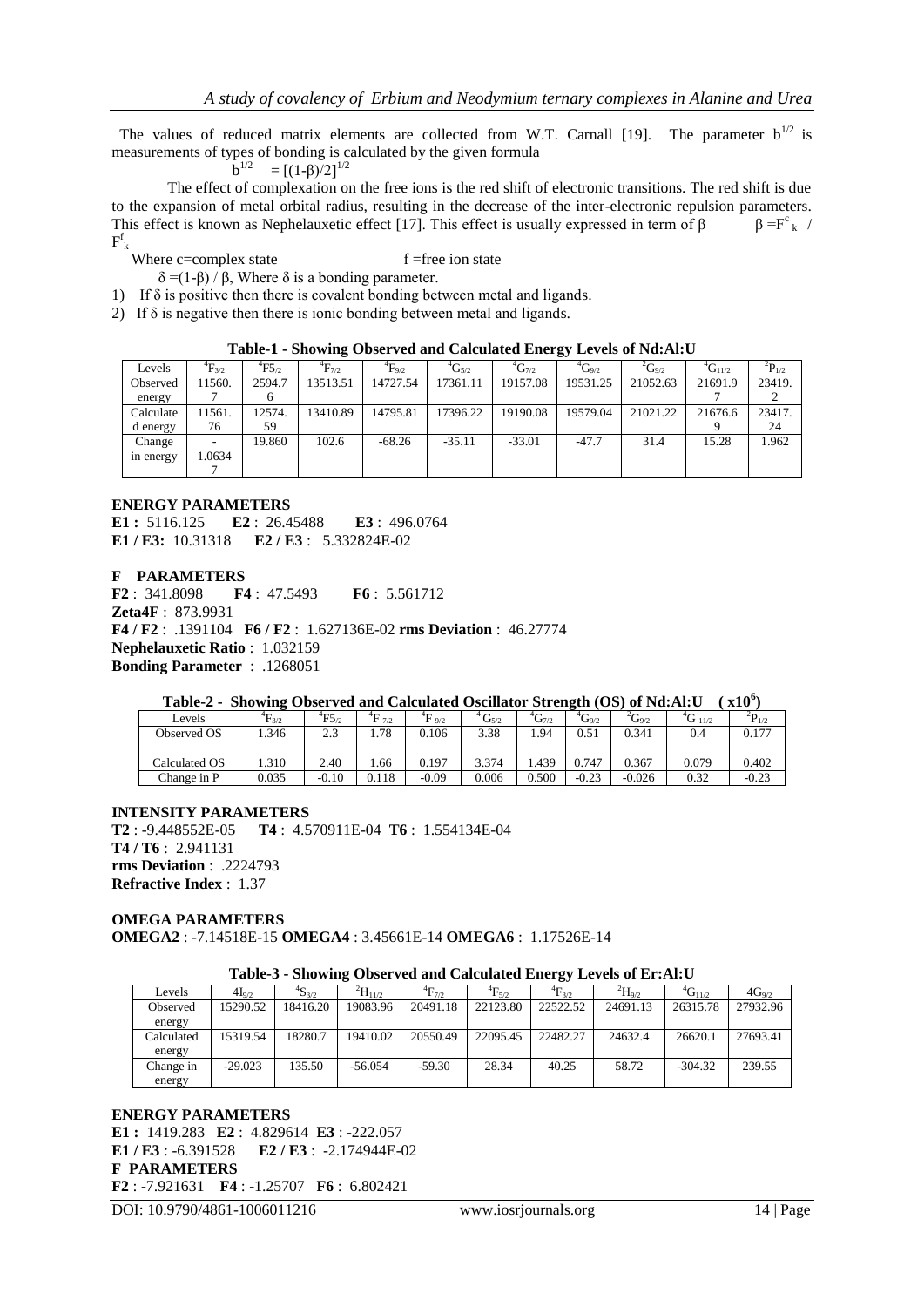**Zeta4F** : -3.613403 **F4 / F2** : .1586883 **F6 / F2** : -.8587147 **rms Deviation** : 142.1014 **Nephelauxetic Ratio** : -1.793523E-02 **Bonding Parameter** : .7134197

| Table-4- Showing Observed and Calculated Oscillator Strength (OS) of Er:Al:U (x10 <sup>6</sup> ) |  |
|--------------------------------------------------------------------------------------------------|--|
|                                                                                                  |  |

| Levels        | $\tilde{\phantom{a}}$<br>$4I_{9/2}$ | 4c<br>3/2 | 2T.<br>$\Pi_{11/2}$                      | ${}^{4}F_{7/2}$ | $4\Gamma$<br>¬~~ | $\rm{^{4}F_{20}}$<br>$-5/2$ | ${}^{2}H_{9/2}$ | $\mathbf{U}_{11/2}$ |
|---------------|-------------------------------------|-----------|------------------------------------------|-----------------|------------------|-----------------------------|-----------------|---------------------|
| Observed OS   | $\Omega$<br>1.021                   | 0.586     | 1.94                                     | 1.42            | 0.431            | 0.382                       | 0.844           | 6.374               |
| Calculated OS | $\sim$<br>1.100                     | J.524     | $\sim$ $\sim$ $\sim$<br>-44<br>- - - - - | .748            | 0.666            | 0.410                       | .770<br>∪.7     | くつく<br>0.ZJ         |

**INTENSITY PARAMETERS T2** : 1.572679E-04 **T4** : 1.814551E-05 **T6** : 1.338741E-04 **T4 / T6** : .1355416 **rms Deviation** : .2121908 **OMEGA PARAMETERS OMEGA2**: 1.181157E-14 **OMEGA4:** 1.362815E-15 **OMEGA6**: 1.005459E-14

#### **II. Results and Discussion**

Forbidden Transitions are responsible for the Visible and near Infra-red spectra of Neodymium and Erbium ternary complexes. Neodymium and Erbium belongs to lanthanides series.

Ternary complexes of Neodymium and Erbium with Alanine act as primary ligands and Urea as secondary ligands are studied in the molar ratio 1:1:2.Their spectra are studied in solution form by the UV – Spectrophotometer Labinda 3000<sup>+</sup>.

Slater-Condon parameters and Landes parameter are specified by the electronic energy levels. Observed energy levels corresponding to different peaks of Neodymium and Erbium complexes are nearly same as calculated value. Hence R.M.S deviation is small which confirms the formation of complex. On complexation the value of Slater-Condon and Lande's parameters decreases. The ratio of  $F_4/F_2$  for Neodymium compexes is 0.139 and for Erbium complexes is 0.158.

Bonding in rare-earth complexes is weaker than in the 3d complexes. Bonding parameter  $b^{1/2}$  expresses bonding strength of rare-earth complexes. In case of rare-earth complexes value of  $b^{1/2}$  is small as compared to 3d complexes. This suggests that 4f orbitals are slightly involved in bonding for the rare-earth complexes.

It has been observed from the calculation that bond strength for Neodymium is less than that of Erbium complexes. According to this, as atomic number of metal ion increases, contraction of 4f orbitals increases. By knowing the value of  $F_2$ , Nephelauxetic ratio and bonding parameters are calculated. It has been observed that if ligands are same and solvent is same then as atomic number increases, covalency increases. It also increases with increase in number of amino-acids for same rare-earth.

Hypersensitivity is not described by  $T_2$  parameter alone but it is expressed in ratio of  $T_4/T_2$  and  $T_6/T_2$ .Oscillator strength of different peaks can be expressed in terms of  $T_2$ ,  $T_4$ ,  $T_6$  parameters. For Neodymium ratio of  $T_4/T_2$  is 2.45 and for Erbium ratio of  $T_4/T_2$  is 0.135.

# **III. Conclusion**

In case of Nd(III) bonding parameter is not real therefore its ternary complexes will make ionic bonding with other ligands. But for Erbium bonding parameter is positive and high which indicates strong covalency. On complexation intensity of peaks are not changes too much but their absorbance changes.

# **References**

- [1]. Judd B.R., An Analysis of the absorption spectrum of praseodymium chloride, Royal Society, Vol.241 ,414-422,1957.
- [2]. Judd B.R., Optical Absorption Intensities of Rare-Earth Ions, Physical Review, Vol. 127,750-760,1961.
- [3]. Kumar P.A and Rao T.R., Studies on some Rare-Earth metal complexes: Ten and six-coordinated complexes of an unsymmetrical Amino-acid derivative, Indian Acad. Science, Vol.109,89-97,1997.
- [4]. Narasimam K.V.& Girja M., Visible Absorption Spectrum of Neodymium in Calcium Fluoride & calcium Tungstate Lattices, Indian Journal of Pure and Applied Physics,Vol.7,427-430,1969.
- [5]. Park Chan-il & Cha Ki-won, Spectrometric Determination of Scandium (lll) in Monazite after Separation using Amberlite IRC718 Chelating Resin, Bulletin Korean Chemical Society, Vol.20, No.12, 1999.
- [6]. Prashant N.Bhatt, Trupti V Pathak, Pankaj J Bhadani & Sudhindra N Mishra, Absorption Spectral Study of mixed ligand complexes of some biochemically important Polymine Polycarboxylic acids with Nd(III) and Pr(III).,Indian Journal of Chemistry,Vol.46A,39-47,2007.